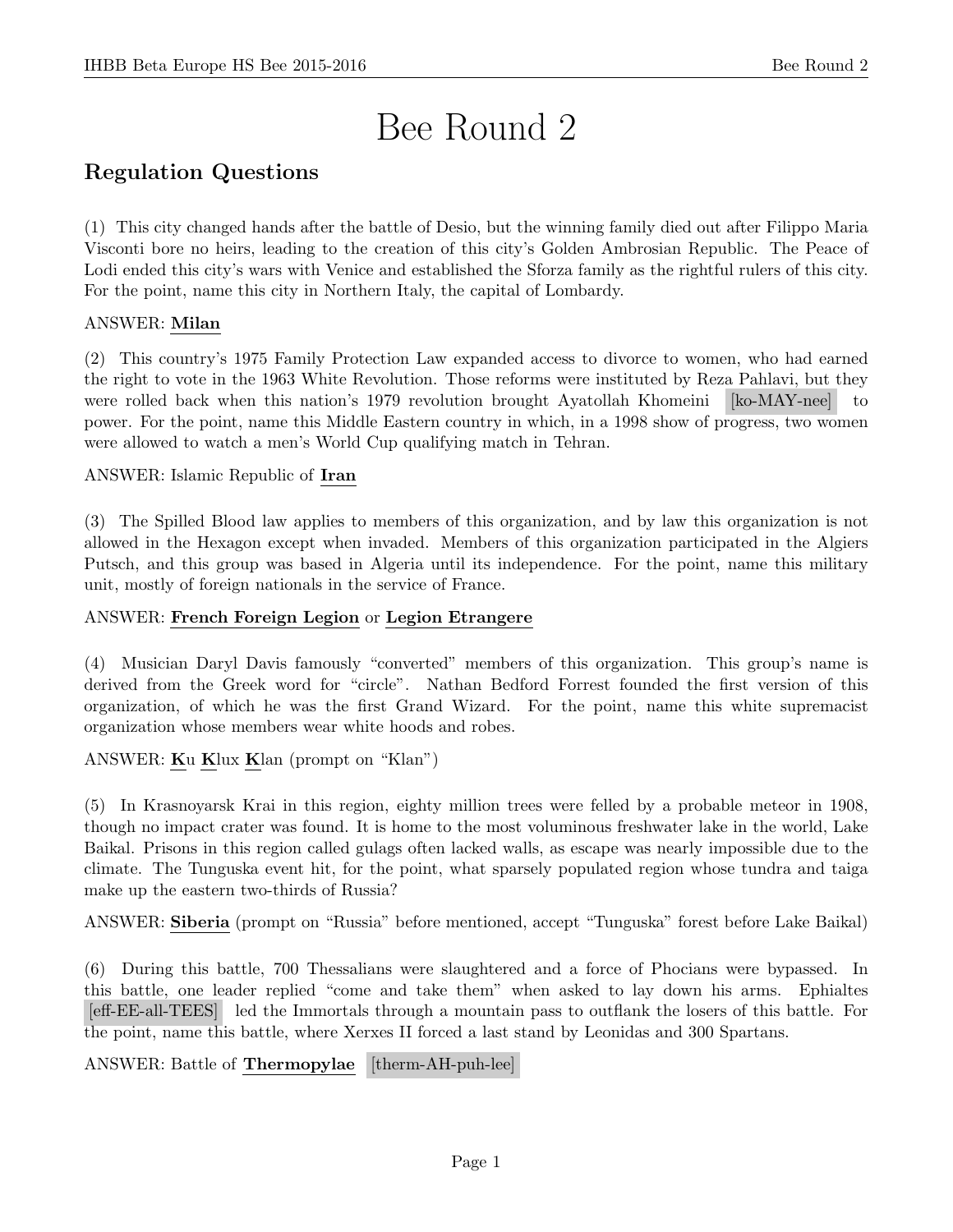(7) This man executed Ascaric and Merogais by feeding them to beasts in an amphitheatre in Trier. He was told to "mark the heavenly sign on his soldiers shields" before a battle where he defeated Maxentius. This leader agreed with Licinius to grant tolerance towards Christians in the Edict of Milan. For the point, name this Roman emperor who won the Battle of Milvian Bridge.

#### ANSWER: Constantine the Great or Constantine I

(8) This company's CEO, Kazuo Hirai, pressured Amy Pascal to edit one of this company's films so that Kim Jong-Un's head would not explode. The "Guardians of Peace" demanded that this company cancel that Seth Rogen film, The Interview, and released a series of hacked internal e-mails from this company. For the point, name this Japanese company, whose other entertainment products include the Playstation.

ANSWER: Sony (accept Sony Pictures Entertainment Inc.; accept Sony Computer Entertainment Company Inc.)

(9) Seven months after attending a meeting in Paris to accept this program, Czech Foreign Minister Jan Mazaryk was thrown out of his bathroom window. Vyacheslav [vich-ih-SLAV] Molotov rejected this program for the entire Eastern Bloc, and its first action supplemented the Truman Doctrine by funding Greece and Turkey. The U.K. and France received the most aid from, for the point, what program in which the United States provided \$13 billion to rebuild Europe following World War 2?

# ANSWER: Marshall Plan (or European Recovery Program or ERP)

(10) One leader of this religion relocated after his joint stock company, Kirtland Safety Society, failed. That leader of this religion ordered the destruction of the newspaper Nauvoo Expositor, leading to a mob attack on a jail. The community of Zion was founded by Joseph Smith, one early leader of this religion. Brigham Young also led, for the point, what Utah-based religion officially known as the Church of Jesus Christ of Latter-Day Saints?

ANSWER: Mormon Church (or Mormonism; accept Church of Jesus Christ of Latter-Day Saints or LDS before mentioned)

(11) To consolidate his rule, this monarch ordered all civilian-owned weapons to be melted down and molded into twelve massive bronze statues. In his first act as a king, this monarch banished his minister and former regent Lu Buwei. This emperor, who ordered that all books not dealing with divination, medicine, or agriculture be burnt, is buried in a tomb surrounded by thousands of statues. For the point, name this builder of the Terracotta Army and first Chinese emperor from the Qin [CHIN] Dynasty.

# ANSWER: Qin Shi Huangdi (accept Zhao Zheng or Ying Zheng)

(12) A group of these people surprised a force led by Gaius Claudius Glaber by using vines to climb down Mount Vesuvius, but they were betrayed by Cilician pirates who refused to transport them to Sicily. After losing the Battle of the Siler River, a group of these people was crucified along the Appian Road by Crassus. For the point, name this group of people led by Spartacus who performed menial labor in Rome, sometimes including sport fights in the Colosseum.

# ANSWER: Roman slaves or gladiators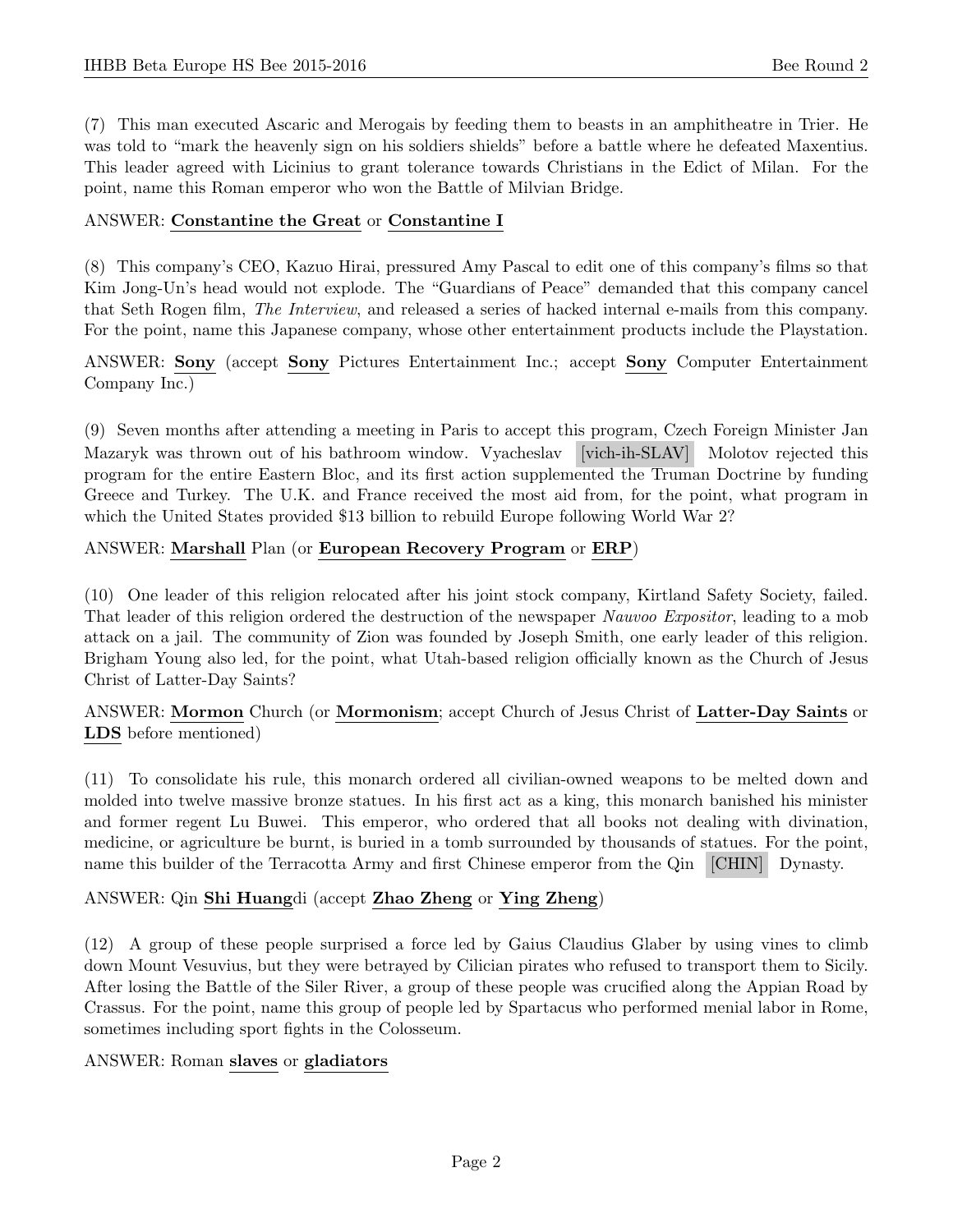(13) In apartheid South Africa, this image was the leftmost inset flag, joining the Natal and Orange Free State flags in the center stripe. Fiji is holding a contest for a new flag without this image, while a silver fern could replace this image, unless the Red Peak wins in the first stage of a New Zealand referendum. The St. George, St. Patrick, and St. Andrew crosses feature in, for the point, what national flag, found in the upper left corner of both the Australian and New Zealand flags?

ANSWER: Union Jack or Royal Union flag (accept flag of the United Kingdom; do not accept flags of any U.K. constituent countries)

(14) Carlo Cattaneo and Vincenzo Gioberti wrote in favor of this movement, and supporters of this movement were heavily influenced by the secret society named the Carbonari or "charcoal burners". The secret Plombières [plohm-bee-AIR] Agreement increased the strength of this movement under Camillo di Cavour, and this movement was supported by Napoleon III at the Battles of Magenta and Solferino. The Expedition of the Thousand led by Giuseppe Garibaldi destroyed the Kingdom of Two Sicilies in order to achieve this goal. For the point, name this 19th century movement also called Risorgimento that sought to create a country centered at Rome.

#### ANSWER: Italian unification (accept Risorgimento until mention)

(15) In October 2013, two shipwrecks in this body of water near Lampedusa killed more than 400 people, leading Martin Schulz to call this body of water a "graveyard." In an arm of this sea, the Tyrrhenian Sea, the Costa Concordia ran aground in 2012. For the point, name this large sea, dangerously crossed by migrants fleeing Africa for Europe.

#### ANSWER: Mediterranean Sea

(16) After this event, Boston Corbett killed the perpetrator, Lewis Powell and Mary Surratt were executed, and Samuel Mudd was imprisoned for providing aid to the perpetrator. It occurred shortly before the scream "Sic semper tyrannis!" and a jump from the Presidential box during a showing of "Our American Cousin" at Ford Theater. For the point, name this 1865 event in which John Wilkes Booth shot and killed the U.S. President.

#### ANSWER: assassination of Abraham Lincoln (accept equivalents)

(17) This company attempted to recruit people working for its competitors in Operation SLOG. Barack Obama's former campaign manager David Plouffe advises this company, which was founded by Travis Kalanick. In 2013, it partnered with Home Depot to deliver Christmas trees in select cities, though this competitor of Lyft has been criticized for classifying its drivers as independent contractors and its automatic "surge pricing". For the point, name this controversial smartphone taxicab-hailing app.

#### ANSWER: Uber

(18) This man was inprisoned by his stepmom Plectrude after the death of his father Pepin of Herstal. This man was defeated by Radbod, King of the Frisians, at the Battle of Cologne. This man's most famous achievement came after Odo the Great was defeated at the Battle of Garonne River. That achievement saw this Mayor of the Palace defeat forces of the Umayyad Caliphate led by Abd Ar-Rahman; that battle was the Battle of Tours. For the point, name this Frankish leader who was nicknamed "The Hammer".

ANSWER: Charles Martel (prompt on a partial answer)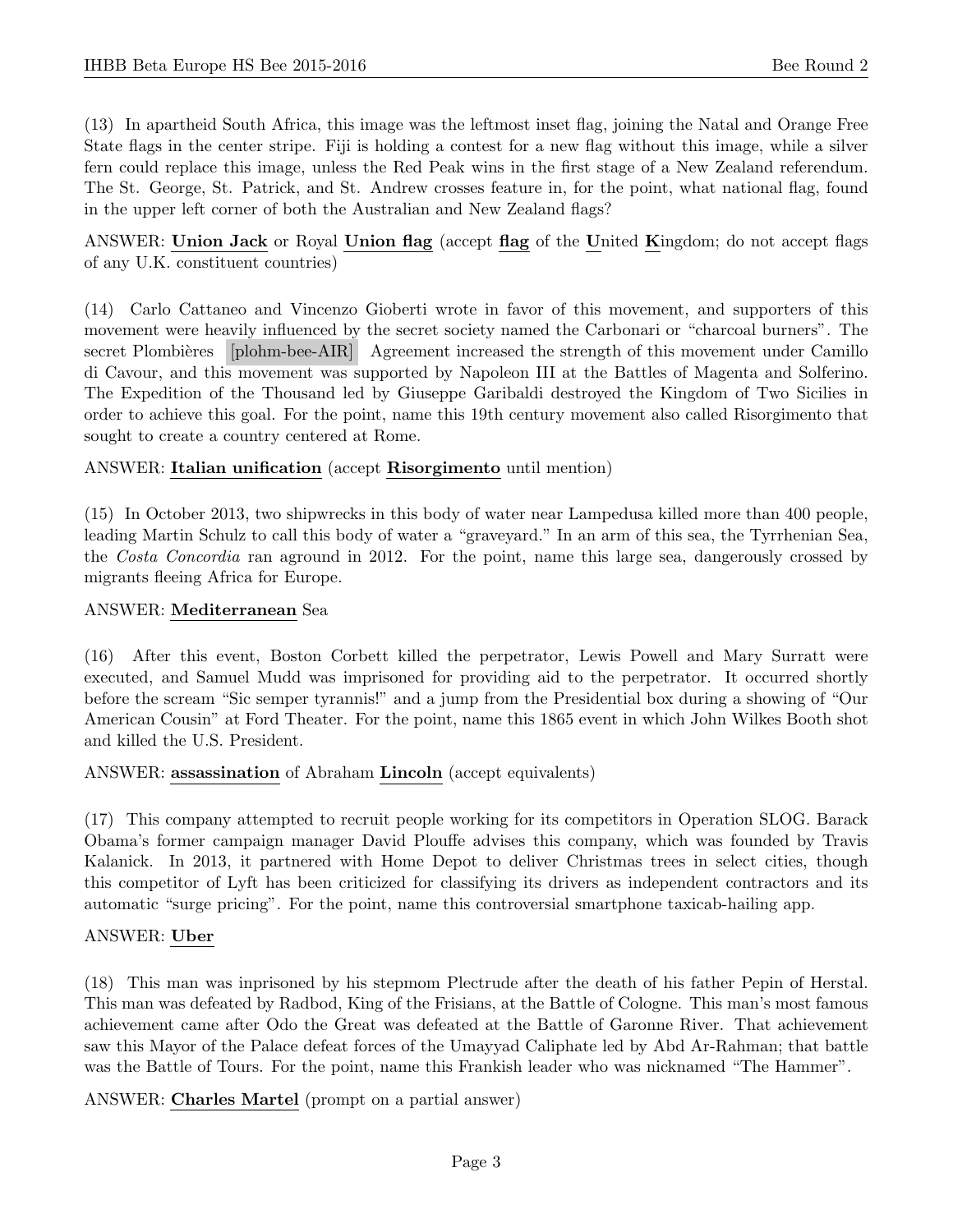(19) The density of this entity can be approximated by George Gamow's liquid drop model, as done in the semi-empirical mass formula. The strong force is only experienced in this location. While testing J.J. Thomson's plum-pudding model, Rutherford discovered the mass of an atom was concentrated in this location. For the point, name this central part of an atom composed of protons and neutrons.

#### ANSWER: nucleus of an atom

(20) This person had Locusta poison his rival and step-brother Britannicus. After the Pisonian conspiracy, this ruler executed the poet Lucan and his tutor, Seneca the Younger. He commissioned a thirty meter high Colossus of himself in front of the Domus Aurea, a huge palace he built over the ruins of aristocratic houses destroyed by fire. His death was followed by the Year of the Four Emperors, ending the Julio-Claudian dynasty. For the point, name this emperor who supposedly fiddled while Rome burned.

#### ANSWER: Nero Claudius Caesar Augustus Germanicus

(21) This composer wrote a Requiem for the author of The Betrothed, Alessandro Manzoni. In one opera by this compeer, the high priest Zaccaria opposes Nebuchadnezzar and a chorus of Hebrew slaves sings "Va, pensiero." This composer of Nabucco wrote an opera in which the guard Radames [rah-dah-meez] falls in love with the title Egyptian princess and which features the "Triumphal March". For the point, name this Italian composer of  $Aida$  [ah-EE-dah].

#### ANSWER: Giuseppe Verdi

(22) One poem about this conflict asks "What passing bells for those who die as cattle"; that poem's author was heavily influenced by his friend Siegfried Sassoon. One poem about this war considers the title, which is taken from Horace, "The old Lie". For the point, name this war, the setting of "Dolce et Decorum est" by Wilfred Owen and "In Flanders' Fields," which was fought between 1914 and 1918.

# ANSWER: World War I or First World War (or WWI or Great War)

(23) In this city, William Kieft fought against the Lenape [luh-NAH-pee] tribe in the Wappinger War. The first European settlement in this city was created in 1609 when the *Half Moon* sailed through its Narrows. Peter Stuyvesant [STY-veh-sant] created a canal on this current city's Broadway. For the point, name this American city once called New Amsterdam, where the financial center of Wall Street commemorates a structure that protected against Native Americans.

# ANSWER: New York City (or NYC; accept New Amsterdam before mentioned)

(24) One participant in this event tried to commit suicide by ingesting expired cyanide and jumping into a river, but the river was only a few inches deep. That man and several others had been organized by a man codenamed Apis to carry out this action. This event led to the July Ultimatum and was perpetrated by a member of the Black Hand named Gavrilo Princip. For the point, name this event, the killing of an Austrian Archduke that is considered to have sparked World War One.

#### ANSWER: assassination of Archduke Franz Ferdinand (accept equivalents)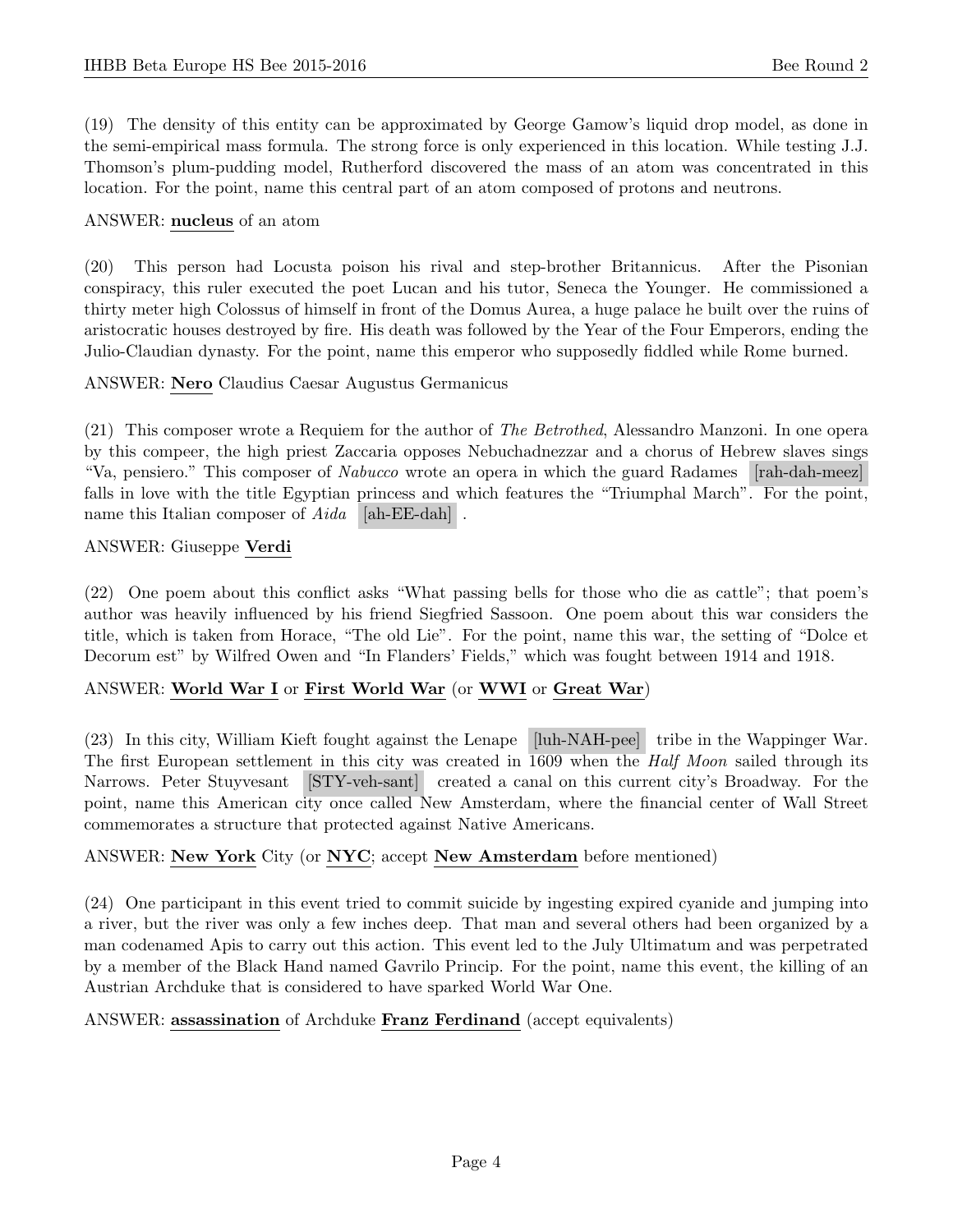(25) This region's Marie Byrd Land is unclaimed. The Ross Dependency in this region is claimed by New Zealand, whose national airline charters flights from Auckland to McMurdo Station but, in 1979, lost a sightseeing plane that crashed into Mount Erebus on Ross Island here. The Drake Passage separates South America from, for the point, what least-inhabited and coldest continent on Earth, where Richard Byrd flew over the South Pole?

#### ANSWER: Antarctica

(26) This territory's monarchy was weakened and its Asians were stripped of voting rights by Lorrin Thurston's Bayonet Constitution. In 1894, a coup d'etat installed Sanford Dole as President of this territory until it was annexed by the U.S., who built a naval base at its Pearl Harbor. For the point, name this territory acquired after Queen Liliuokalani was overthrown on the island of Oahu.

#### ANSWER: Hawaii (or Hawaiian Territory or Kingdom of Hawaii)

(27) One battle that took place near this city allegedly led to the inventions of the bagel and the croissant. That battle took place on the nearby Kahlenberg Hill north of this city and included the largest cavalry charge in history, led by the King of the Polish-Lithuanian Commonwealth, Jan Sobieski III. This city, which was besieged by the Ottomans in 1683, is the burial site of Beethoven and Mozart. For the point, name this capital of Austria.

#### ANSWER: Vienna or Wien

(28) A temple called the Serapeum served as one of these institutions but was destroyed by a Christian mob in 391 AD. Ptolemy I was inspired by Ashurbanipal's creation of one of these to build one with hundreds of thousands of papyrus scrolls. For the point, name these cornerstones of learning, whose "Great" one at Alexandria was an ancient Wonder of the World.

#### ANSWER: library

(29) A large one of these structures in modern Istanbul is held up by four pendentives. A temple to "every god" is topped by one of these structures with an oculus at its center. The "onion" type of this structure is found on top of the towers of a cathedral in Moscow. For the point, name these architectural features exemplified by the roofs of the Hagia Sophia, the Pantheon, and St. Basil's Cathedral.

#### ANSWER: dome

(30) The graffiti phrase "Beliefs become reality" anticipated this event, which was demanded by a leader who called "if you seek liberalization, come here." Günter Schabowski's announcement of new refugee transit policies sparked this event, which began with sledgehammers and started the process of reunification. For the point, name this November 1989 event, a symbol of the end of the Cold War, which was requested by Ronald Reagan in his "Tear down this wall!" speech.

ANSWER: fall of the Berlin Wall (accept any equivalents about the removal of the Berlin Wall; prompt on "tear down this wall" before mentioned; prompt on "the end of the Cold War" before mentioned)

# Extra Question

Only read if moderator botches a question.